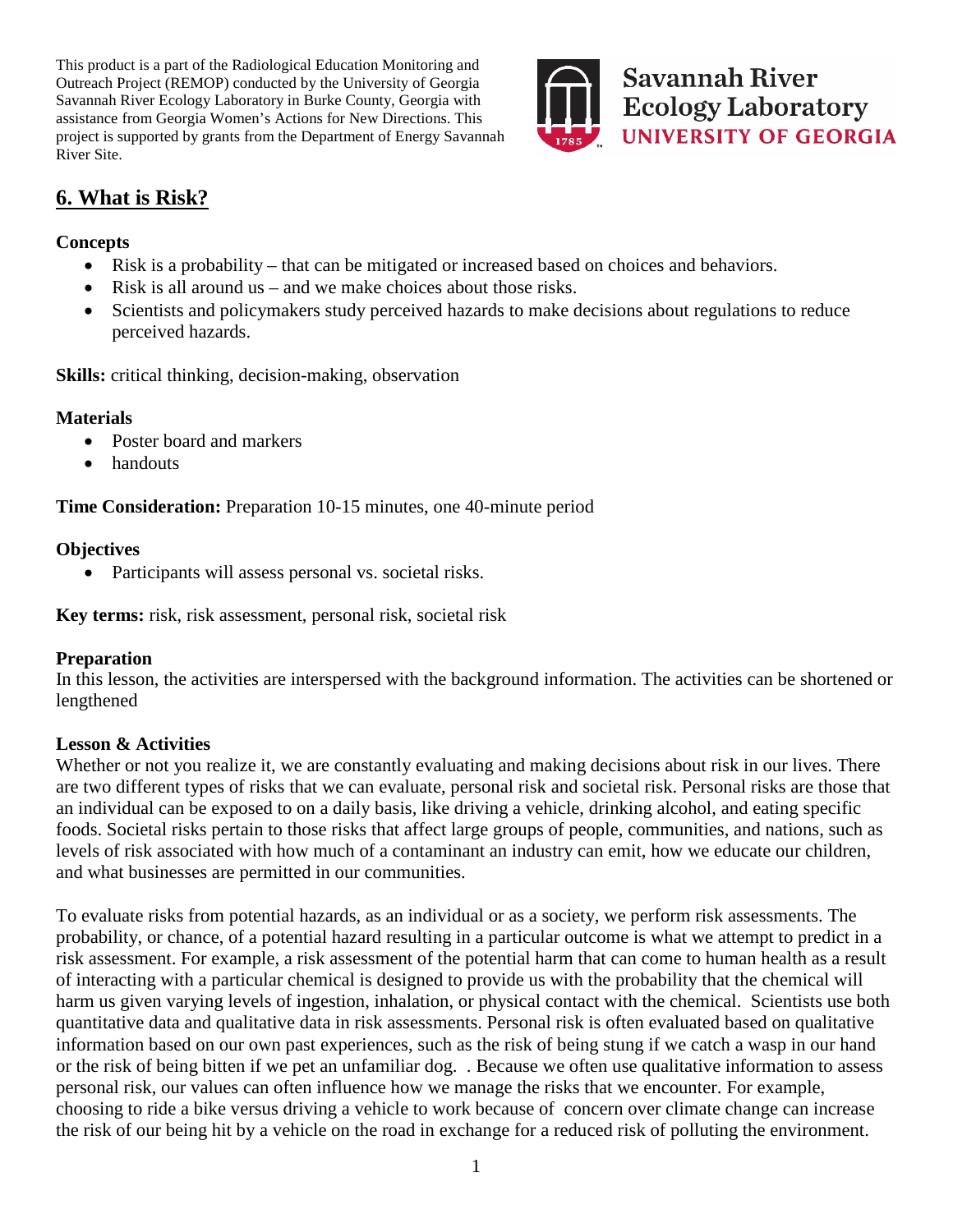Alternatively, Experts typically use scientific data and often design studies specifically to evaluate risks, making efforts to reduce bias or to remove the effect of personal values. For instance, a recent study evaluated how experts and the public viewed the risk of chemicals and found that the public viewed chemicals as harmful or safe regardless of the dose or exposure to the chemical, while experts typically took into account these factors before making conclusions about the risk of the chemical(1).

Our perception of risk reflects the attitude we have towards particular hazards and what we, personally and as a society, perceive as acceptable. Unfortunately, because risk is often assessed based on our perception and values rather than on scientific fact, information conveyed by the mass media often plays a huge role in setting the agenda of which risks are evaluated, both by the public and by policymakers. Interactions with family and friend can also play a significant role in our perception of specific risks due to the value we place on the information received from these sources. These two factors, mass media and family/social groups can sometimes increase of decrease our perception of risk, even when scientific evidence may suggest a different perception would be more appropriate. Misperceptions of risk often result from a variety of factors including: lack of knowledge of the existing or available data, emotionalism or bias associated with particular risks, distortions or misconceptions conveyed by mass media, or simply uncertainty. It is important to avoid these types of misperceptions because they can result in our expending critical time and resources into the reduction and mitigation (2) of small risks rather than larger, more serious risks.

Our next activity will be the Perceived Risk worksheet. We're each going to rank each of 29 perceived hazards, from 1-29, where 1 is the riskiest hazard or hazardous behavior. Then we'll compare our individual lists to the list created by three different audiences: League of Women Votes, college students, and experts (Handout 1).

Now that we have a better appreciation for how the perception of risk can differ among different groups of people, we will turn our attention to how experts evaluate risk. **Risk assessment is the process of evaluating and predicting the likelihood and extent of harm from a particular action**. a risk assessment is usually performed to inform the policy decision-making process and often is the factual basis used to develop governmental regulatons which attempt to mitigate risks to the general population. Risk assessments involve extensive reviews of current knowledge on the particular hazard or hazards being evaluated, and can be quite complex. To perform a risk assessment, researchers often use a fault tree analysis, toxicity testing, and epidemiological studies. Fault tree analysis is typically constructed after an event occurs; it is built to understand better a system and where a problem occurred. These types of analyses are a reaction and solution after a problem occurs to prevent accidents or problems in the future. There are two main tools in a toxicity test, a dose-response curve and data extrapolation from wildlife to humans. These types of risk assessments are common in the EPA testing phases to determine the limits of exposure for humans to different types of element and chemical and radiological contaminants. Epidemiology studies measure the effects of disease on populations and these risk assessments are done to determine how to prevent the spread of disease in the future (like washing your hands).

Today, we will understand what risk is and how it is measured in our daily lives.

Example of a dose-response curve: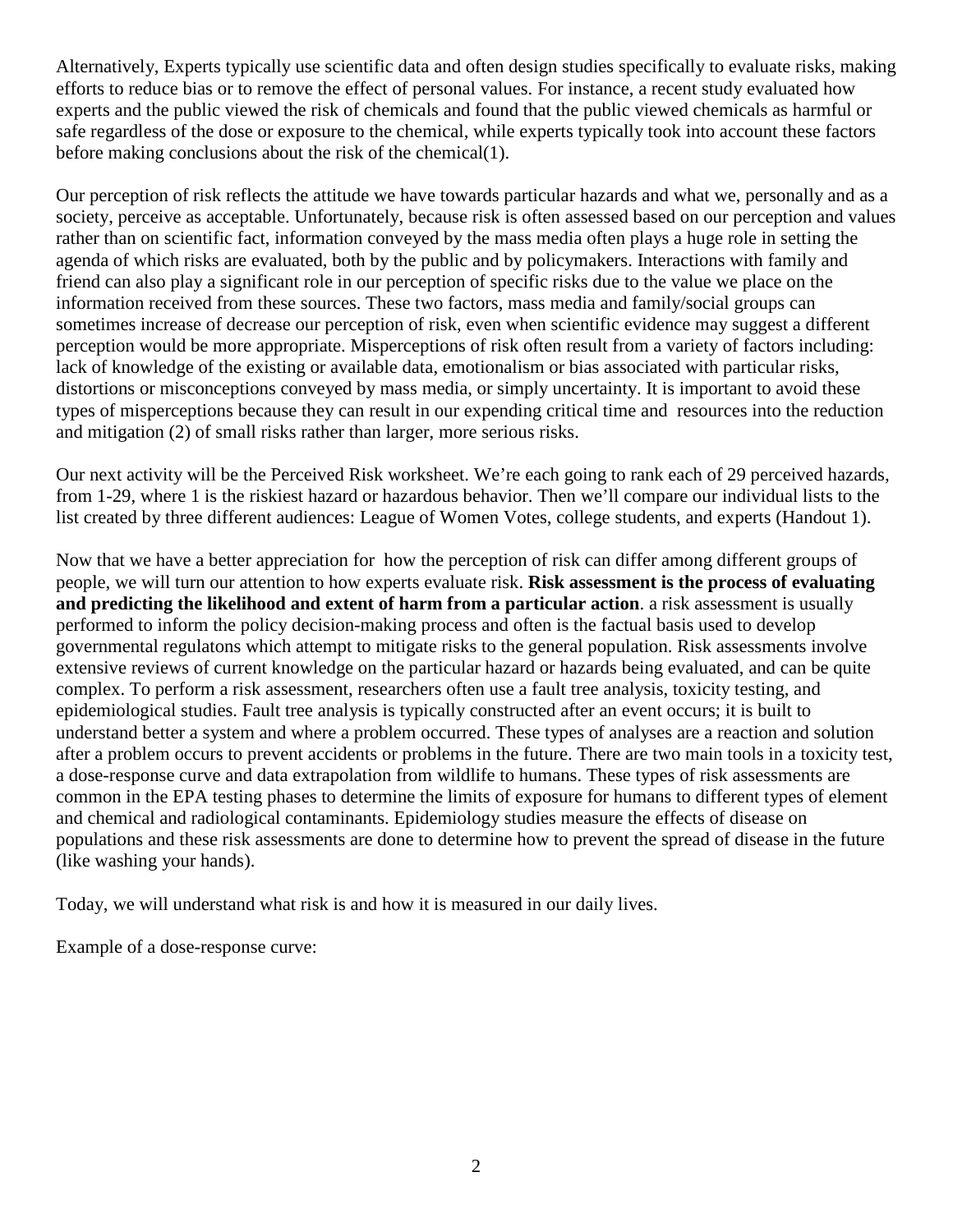

In our last activity, we will look closer at toxicity and epidemiological studies because these types of studies often utilize environmental monitoring data and are involved in the development of human risk assessments. In this activity, we will evaluate a dose-response curve for a food additive, saccharin, and learn how scientific data were used to determine that saccharin can cause negative health effects (Handout 2).

#### **Resources**

*This lesson was adapted from multiple lessons in the Project Learning Tree book, Exploring Environmental Issues: Focus on Risk (1998).*

- 1. Krause, Malmfors, and Slovic 1992 B
- 2. Flynn, Slovic, and Mertz 1996 C

#### **Disclaimer**

Data collected as part of the Radiological Education, Monitoring and Outreach Project (REMOP) conducted by the University of Georgia's Savannah River Ecology Laboratory are intended to be used for educational and outreach purposes only and are not for environmental monitoring or any regulatory purposes. Data collected under REMOP will not meet the requirements of a legally authorized monitoring program. For example, data collected under REMOP will not be gathered in compliance with the geographic, statistical, or site selection procedures required by a legally authorized monitoring program conducted by or on behalf of any regulatory agencies. If you have any questions, please call 803-725-2649 or email remop@srel.uga.edu.

#### **Definitions**

Risk – the probability, or likelihood, that a harmful consequence will occur as a result of exposure to a hazard.

Risk Assessment – the process through which one attempts to evaluate and predict the likelihood and extent of harm that may result from a health or safety hazard

Personal Risk - often evaluated based on past experiences and qualitative information

Societal Risk – the relative risk to a large group, community, or society

Qualitative – relating to, measuring, or measured the quality of something rather than its quantity

Quantitative – relating to, measuring or measured by the quantity of something rather than its quality

Probability – the extent to which something is probable; the likelihood of something happening or being the case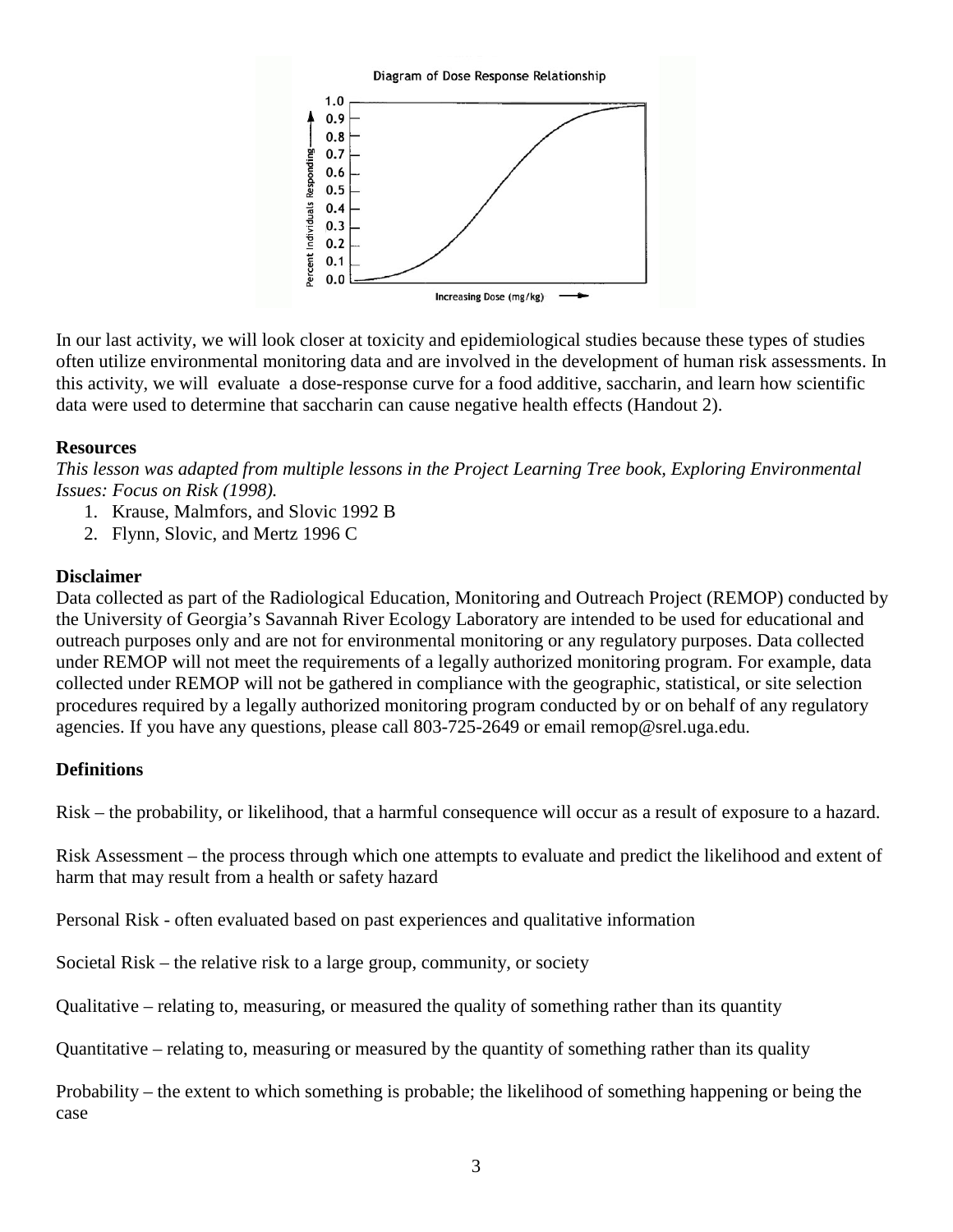Values – the relative worth an individual places on something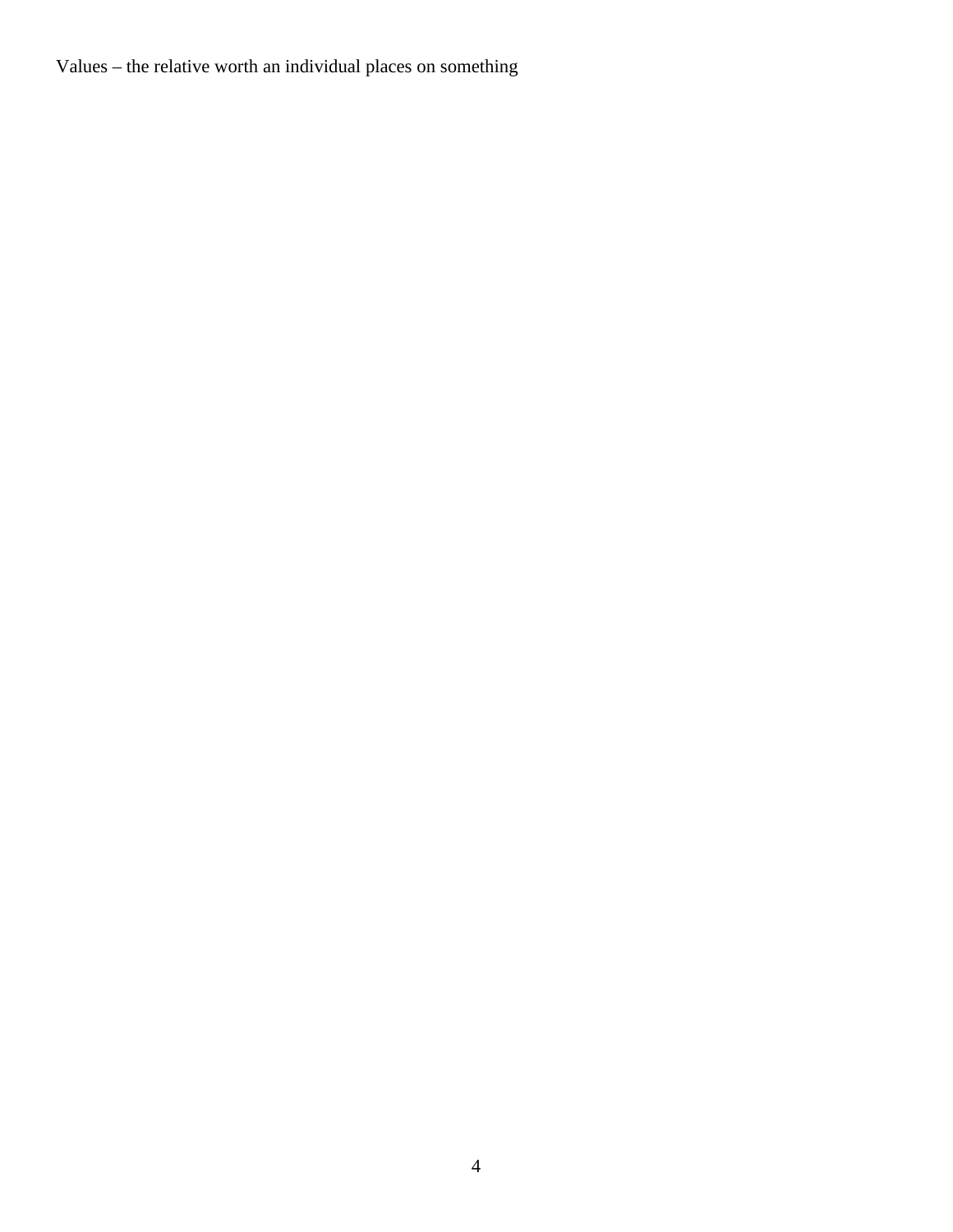#### **Handout 1**

# What is the Perceived Risk?

Rank these activities from 1-30 from riskiest (1) to least risky (30). We'll discuss how three other groups evaluated these risks compared to how we evaluated them.

| <b>Activity or Technology</b>                | <b>Rank</b> |
|----------------------------------------------|-------------|
| <b>Alcoholic beverages</b>                   |             |
| <b>Bicycles</b>                              |             |
| <b>Commercial aviation (flying in an</b>     |             |
| airplane)                                    |             |
| <b>Contraceptives (birth control)</b>        |             |
| <b>Electric power (non-nuclear)</b>          |             |
| Firefighting                                 |             |
| <b>Food coloring</b>                         |             |
| <b>Food preservatives</b>                    |             |
| <b>General aviation (flying an airplane)</b> |             |
| <b>Handguns</b>                              |             |
| <b>High School/College Football</b>          |             |
| <b>Home appliances</b>                       |             |
| <b>Hunting</b>                               |             |
| <b>Large construction</b>                    |             |
| Motor vehicles                               |             |
| <b>Motorcycles</b>                           |             |
| <b>Mountain climbing</b>                     |             |
| <b>Nuclear power</b>                         |             |
| <b>Pesticides</b>                            |             |
| <b>Police work</b>                           |             |
| <b>Power Mowers</b>                          |             |
| <b>Prescription antibiotics</b>              |             |
| <b>Railroads</b>                             |             |
| <b>Skiing</b>                                |             |
| <b>Smoking</b>                               |             |
| <b>Spray cans</b>                            |             |
| <b>Surgery</b>                               |             |
| <b>Swimming</b>                              |             |
| <b>Vaccinations</b>                          |             |
| X-rays                                       |             |